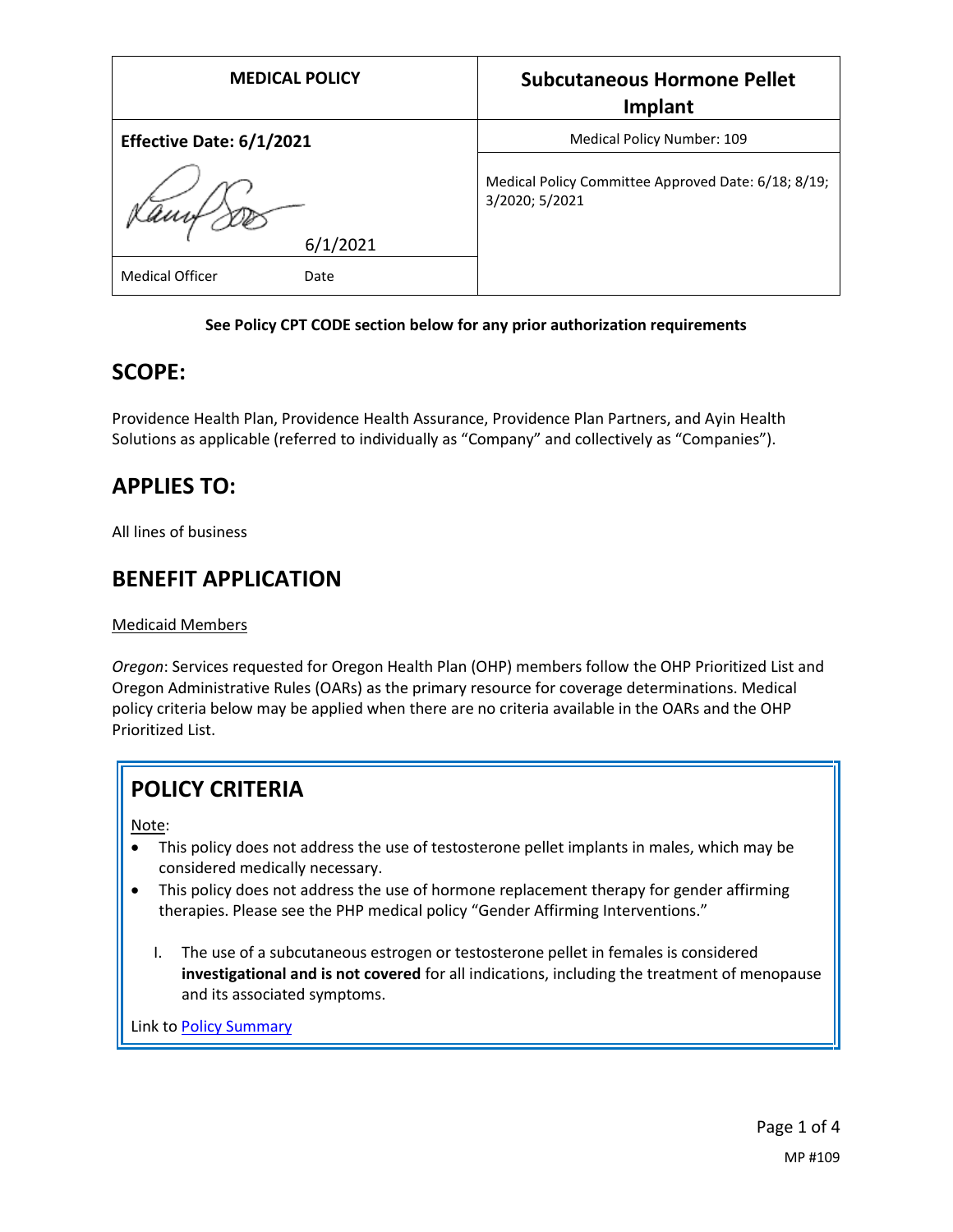### **BILLING GUIDELINES**

The 11980 CPT code will only pay for females when billed with one of the following ICD-10 codes for gender identity disorder/gender affirming therapies:

- F64.9-Gender identity disorder, unspecified
- F64.8- Other gender identity disorders
- F64.0-Transsexualism
- F64.1-Dual role transvestism, with this code you must also use Z87.890 in addition to F64.1.

The 11980 CPT code will deny as investigational when billed for females with any other ICD-10 code.

## **CPT CODES**

| <b>All Lines of Business</b>    |                                                                            |
|---------------------------------|----------------------------------------------------------------------------|
| No Prior Authorization Required |                                                                            |
| 11980                           | Subcutaneous hormone pellet implantation (implantation of estradiol and/or |
|                                 | testosterone pellets beneath the skin)                                     |

### **DESCRIPTION**

Hormone pellets made up of either estradiol or testosterone are pressed or fused into very small solid cylinders.<sup>1</sup> These implants are then placed under the skin and release small, physiologic doses of bioidentical hormones over a 3-6 month period. The purported benefits of subcutaneous hormone pellets are the elimination of patient compliance with dosing schedule, increased bioavailability, and a sustained release that mimics natural hormone production.

### **REVIEW OF EVIDENCE**

An evidence review was not conducted as there are no FDA-approved drugs or indications for the use of implantable estrogen or testosterone pellets in females; therefore, this health care service is considered investigational.

## <span id="page-1-0"></span>**CENTERS FOR MEDICARE & MEDICAID**

As of 3/16/2021, a Centers for Medicare & Medicaid (CMS) Local Coverage Determination (LCD) was identified for the treatment of males with low testosterone (L36569).<sup>2</sup> This LCD does not address hormone pellet implants in females. No other applicable CMS coverage was identified.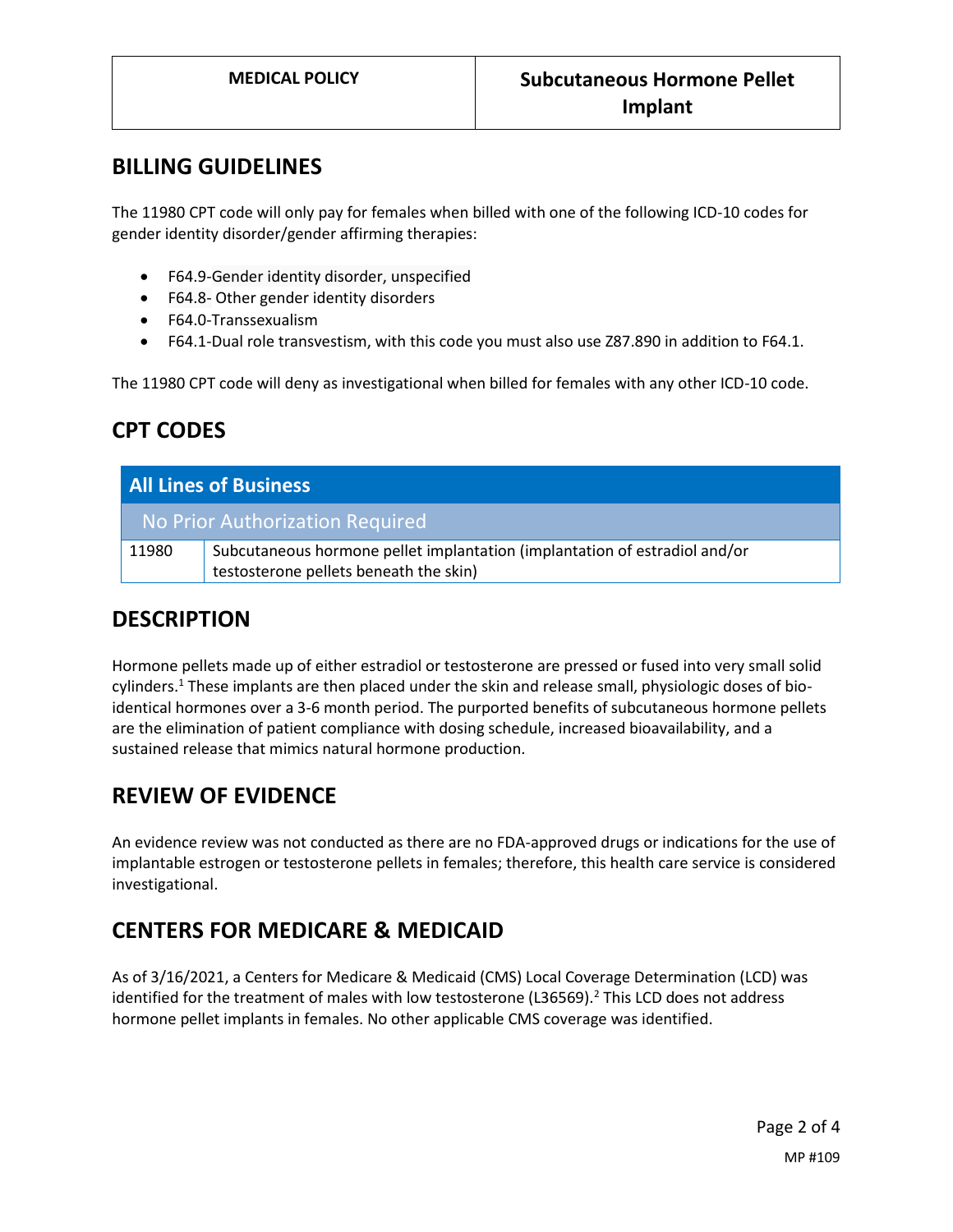## **POLICY SUMMARY**

Based on Providence Health Plan's definition of "investigational" any health care service without FDA approval or being prescribed against the lawfully marketed proposed use (i.e., and off-label use of the drug/device) is considered investigational and not covered. There are no FDA-approved implantable estrogen pellets and the FDA-approved indications for implantable testosterone pellets are specific to adult genotypical males; therefore, the use of either an estrogen or testosterone pellet in genotypical females is considered investigational.

## **INSTRUCTIONS FOR USE**

Company Medical Policies serve as guidance for the administration of plan benefits. Medical policies do not constitute medical advice nor a guarantee of coverage. Company Medical Policies are reviewed annually and are based upon published, peer-reviewed scientific evidence and evidence-based clinical practice guidelines that are available as of the last policy update. The Companies reserve the right to determine the application of Medical Policies and make revisions to Medical Policies at any time. Providers will be given at least 60-days' notice of policy changes that are restrictive in nature.

The scope and availability of all plan benefits are determined in accordance with the applicable coverage agreement. Any conflict or variance between the terms of the coverage agreement and Company Medical Policy will be resolved in favor of the coverage agreement.

## **REGULATORY STATUS**

#### U.S. Food and Drug Administration (FDA)

#### *Estradiol Pellet Implant*

There are no FDA-approved, commercially available estradiol pellet implants.

#### *Testosterone Pellet Implant*

Testopel® is the only FDA-approved formulation of an implantable testosterone pellet. The FDA states, "Testopel® (testosterone pellets) is approved for testosterone replacement therapy in adult males for certain conditions associated with low or absent testosterone in the body. $^{73,4}$ 

#### Mental Health Parity Statement

Coverage decisions are made on the basis of individualized determinations of medical necessity and the experimental or investigational character of the treatment in the individual case. In cases where medical necessity is not established by policy for specific treatment modalities, evidence not previously considered regarding the efficacy of the modality that is presented shall be given consideration to determine if the policy represents current standards of care.